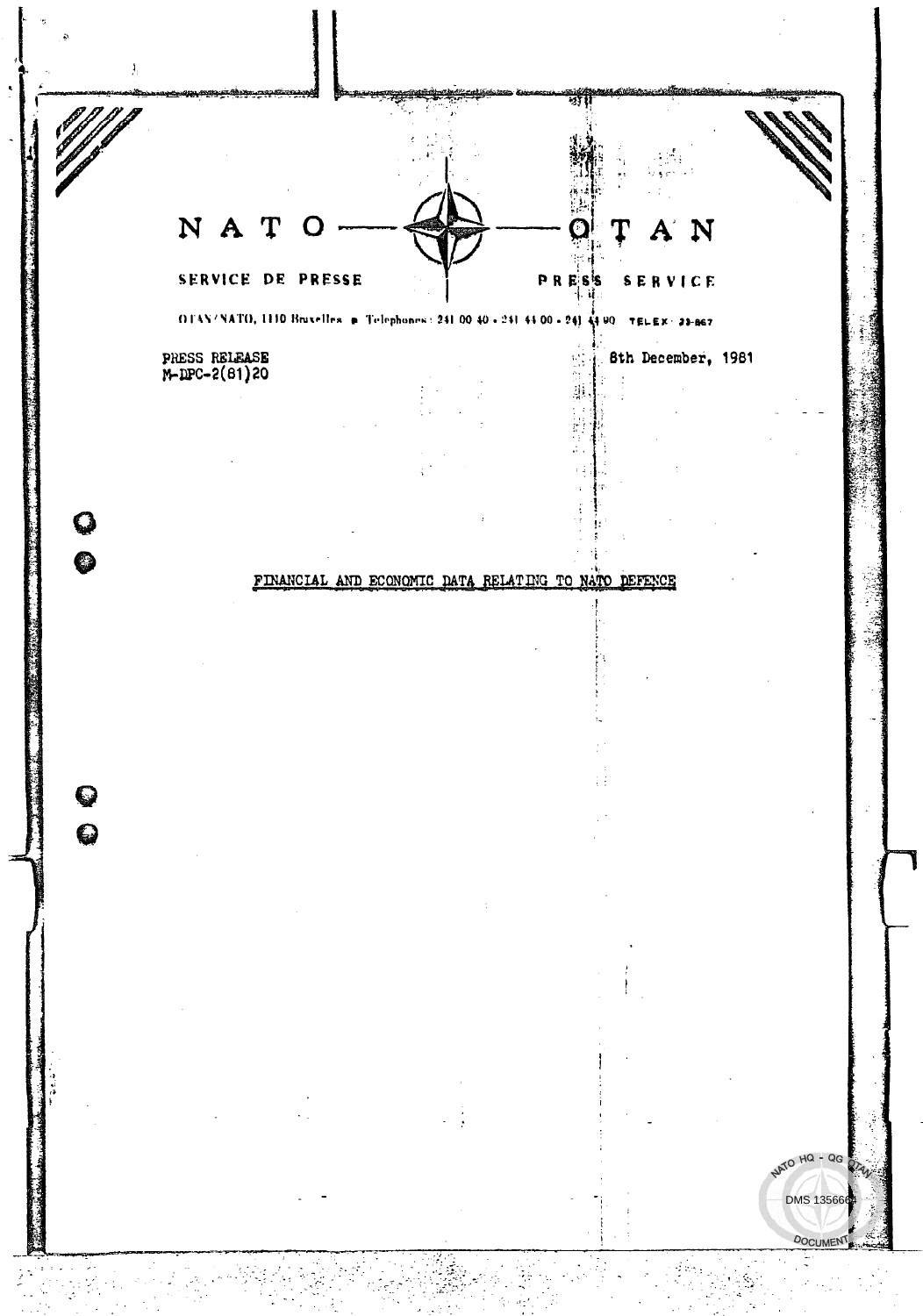### "?"指指 DEFENCE EXPENDITURES OF NATO COUNTRIES

 $1991 -$ 1949

ñ (

The figures given in Tshle I represent payments actually made<br>or to be made during the course of the calendar year. They examined<br>on the NATO definition of defence expenditures. In view of the signal<br>differences between th

The figures relating to the United States and Canada Include<br>expenditures for military aid programmes. The figures shown for paropean<br>NATO countries do not include the value of and liters received under<br>military aid progra

France is a member of the Alliance without belonging to the integrated military structure; the relevant figures are indicative only.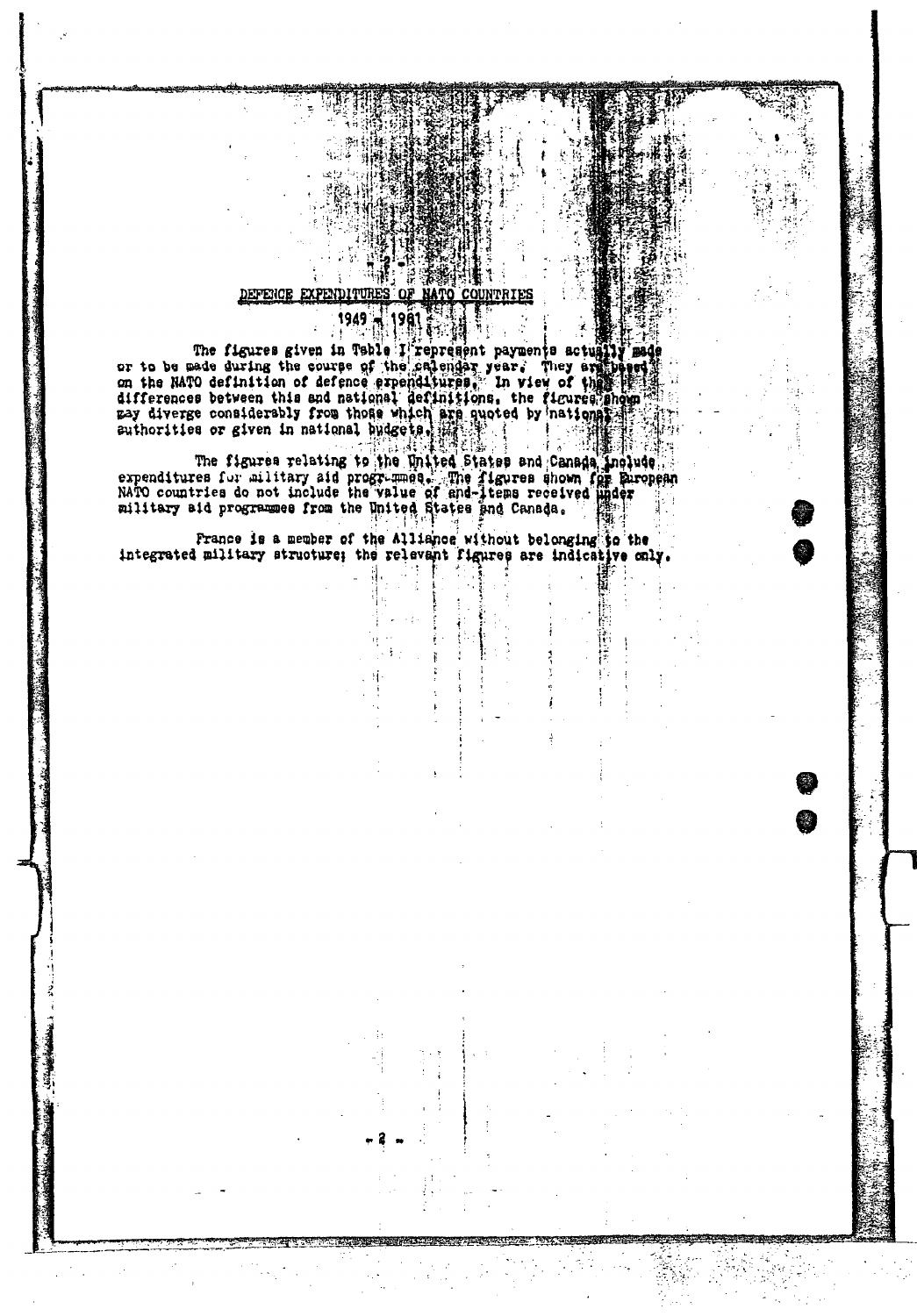$\begin{array}{c} 1 \\ 1 \\ 1 \end{array}$ 

0<br>0

**LASKE** 

TIME PERSONS LIBRARY OF THE COUNTRY LAND

|    | $\ddot{\cdot}$<br>j                                  | $\ddot{\ddot{\cdot}}$                                                                                                                                                                                                                                                                    |                      |                    |                                 |                    |                  |                                                                                                                                                                                                    |                            |              |                         |                                                                                                                                                                                                                                |                             |                | t president 4                                                                                                                                                                                                                                                                                                                         |                      |   |
|----|------------------------------------------------------|------------------------------------------------------------------------------------------------------------------------------------------------------------------------------------------------------------------------------------------------------------------------------------------|----------------------|--------------------|---------------------------------|--------------------|------------------|----------------------------------------------------------------------------------------------------------------------------------------------------------------------------------------------------|----------------------------|--------------|-------------------------|--------------------------------------------------------------------------------------------------------------------------------------------------------------------------------------------------------------------------------|-----------------------------|----------------|---------------------------------------------------------------------------------------------------------------------------------------------------------------------------------------------------------------------------------------------------------------------------------------------------------------------------------------|----------------------|---|
|    | ر<br>پيد                                             | 计可变 医前臂                                                                                                                                                                                                                                                                                  |                      |                    |                                 |                    |                  |                                                                                                                                                                                                    |                            |              |                         |                                                                                                                                                                                                                                |                             |                | $\frac{1}{2}$                                                                                                                                                                                                                                                                                                                         |                      |   |
|    |                                                      |                                                                                                                                                                                                                                                                                          | 1.19                 | į                  |                                 | i it               | ŗ,               | İ<br>1974                                                                                                                                                                                          |                            |              |                         | ţ                                                                                                                                                                                                                              | း<br>(၁)                    | Š              | $\frac{1}{1}$<br>į                                                                                                                                                                                                                                                                                                                    |                      |   |
|    | $\ddot{\cdot}$                                       |                                                                                                                                                                                                                                                                                          |                      |                    | 3                               | $\hat{\mathbf{c}}$ | 희                | Ê,                                                                                                                                                                                                 | ê                          | ŝ            | ŝ                       | $\frac{1}{2}$                                                                                                                                                                                                                  | $\tilde{\mathbf{S}}$        | Î              | $\mathbf{L}$                                                                                                                                                                                                                                                                                                                          |                      |   |
|    |                                                      | 医胃切除术 医血管病 医血管病                                                                                                                                                                                                                                                                          | $A_{\bullet}$ . The  | 0.707              | 47.654                          | ines,              | $\frac{1}{2}$    | 641'45                                                                                                                                                                                             | <b>Refere</b>              | n,           | in ter                  | <b>RE. 60</b>                                                                                                                                                                                                                  | 106,412                     | Š              | $22.7^{\circ}$                                                                                                                                                                                                                                                                                                                        |                      |   |
|    | 「ままない やくこう                                           |                                                                                                                                                                                                                                                                                          |                      |                    |                                 |                    |                  |                                                                                                                                                                                                    |                            |              |                         |                                                                                                                                                                                                                                |                             |                |                                                                                                                                                                                                                                                                                                                                       |                      |   |
|    | <b>Read</b> :                                        | Marches, Japanese P                                                                                                                                                                                                                                                                      | î                    | ř.                 | 2,111                           | ्रेश्री            | ត្មុ             | 2,862                                                                                                                                                                                              | isi vi                     | i.           | i,                      | 4,642                                                                                                                                                                                                                          | 4,875                       | Ŝ              | بر<br>م                                                                                                                                                                                                                                                                                                                               |                      |   |
|    | <b>The Mary's</b>                                    | rentries corner within                                                                                                                                                                                                                                                                   | Ş                    | ŧ                  | وجددو                           | Ĭ,                 | as or            | 4.439                                                                                                                                                                                              | <b>Web</b>                 | Š,           | t.se                    | اندو.<br>ا                                                                                                                                                                                                                     | 7.590                       | i<br>S         | i                                                                                                                                                                                                                                                                                                                                     |                      |   |
|    | <b>All europe</b>                                    | 医肾上腺 医心理学                                                                                                                                                                                                                                                                                | 1,767                | er er              | isé°n                           | $-2942$            | 12,784           | <b>City</b>                                                                                                                                                                                        | ite of                     | <b>SPA</b>   | i,                      | 長い                                                                                                                                                                                                                             | 费米                          | 111,672        | in vi                                                                                                                                                                                                                                                                                                                                 |                      |   |
|    | <b>Commanders</b>                                    | 医反应反应                                                                                                                                                                                                                                                                                    |                      | 4,75               | $1.13^{+1.2}$                   | $\frac{1}{4}$      | $\sum_{i=1}^{n}$ | 7.541                                                                                                                                                                                              | 51.709                     | 32,927       | 40, 184                 | <b>SPORT</b>                                                                                                                                                                                                                   | 61.6                        | <b>28.57</b>   | -2,279                                                                                                                                                                                                                                                                                                                                |                      |   |
|    | <b>Service</b>                                       | <b>CONTRACTOR</b>                                                                                                                                                                                                                                                                        |                      | -. 128             | i<br>S                          | i<br>i             | ۶۹.۶             | idari.                                                                                                                                                                                             | 41,976                     | 56.967       | 学行会                     | $\ddot{\ddot{\theta}}$                                                                                                                                                                                                         | EP. TP                      | 96.31°         | i                                                                                                                                                                                                                                                                                                                                     |                      |   |
|    | $\ddot{a}$                                           | <b>Residents</b>                                                                                                                                                                                                                                                                         | š                    | ž                  | $\frac{1}{2}$                   | Ę                  | 2. - 92          | 7,47                                                                                                                                                                                               | Ř                          | Ş,           | ្ន                      | م<br>مراجع                                                                                                                                                                                                                     | <b>ON'9</b>                 | ونندمه         | 0.550                                                                                                                                                                                                                                                                                                                                 |                      |   |
|    | <b>ATTACCOMETY</b>                                   | Pitar International Press                                                                                                                                                                                                                                                                | Ê                    | ÷                  | ŝ                               |                    | Š                | ř                                                                                                                                                                                                  | ř                          | İ.           | 50.5                    | i,                                                                                                                                                                                                                             | 1,207                       | Š              | i<br>Fi                                                                                                                                                                                                                                                                                                                               |                      | Ç |
|    | Matter and                                           | <b>MARINE AND SERVICE</b>                                                                                                                                                                                                                                                                | Ç,                   | i.                 | a, pa                           | i,                 | $\ddot{\bm{x}}$  | ar.<br>S                                                                                                                                                                                           | ייני<br>י                  | 7.82         | 56.6                    | $5 - 34$                                                                                                                                                                                                                       | 10,106                      | 10.4%          |                                                                                                                                                                                                                                                                                                                                       |                      |   |
|    | yamay                                                | <b>RECORD SERVICE SERVICES</b>                                                                                                                                                                                                                                                           | e,                   | i<br>P             | $\ddot{\phantom{a}}$            | <b>فيف</b>         | š.               | <b>M675</b>                                                                                                                                                                                        | i<br>Tu                    | <b>Ferre</b> | <b>Dian's</b>           | i<br>Parti                                                                                                                                                                                                                     | <b>P. W. 7</b>              | ووتهاد         | ł<br>$\frac{1}{2}$<br>1000                                                                                                                                                                                                                                                                                                            |                      |   |
|    | fortum:                                              | Multime earliest                                                                                                                                                                                                                                                                         | i, si                | 7.17C              | ite, en                         | $\ddot{a}$         | أهدونهم          | r, m                                                                                                                                                                                               | 19,878                     | 18,337       | $\ddot{\mathbf{z}}$ as: | i.<br>N                                                                                                                                                                                                                        | ia, si                      | a)<br>S        | だいい                                                                                                                                                                                                                                                                                                                                   |                      |   |
|    | Turkin'                                              | Visitor ilma                                                                                                                                                                                                                                                                             | ţ                    | ž                  | P. MO                           | ,,,,               | 2,197            | 17,031                                                                                                                                                                                             | <b>Recipe</b>              | en, sa       | ∕°<br>୧                 | $6 - 36$                                                                                                                                                                                                                       | PLACE.                      | 197,476        | ראה<br>השניים                                                                                                                                                                                                                                                                                                                         |                      |   |
|    | Triand Kingdom                                       | 医肠切开术 医前缀的                                                                                                                                                                                                                                                                               | ŗ                    | 5.4.9              | i<br>C                          |                    |                  | 4,160                                                                                                                                                                                              | <b>SAMS</b>                | A.IR         | 6,810                   | 1,410                                                                                                                                                                                                                          | 9,1279                      | io, 11         | 12,215                                                                                                                                                                                                                                                                                                                                |                      |   |
|    | United Lates                                         | we end and the                                                                                                                                                                                                                                                                           | $\ddot{\phantom{0}}$ | av., má            | ia, ki                          | ra era             | $-250$           | <b>TK, 90.</b>                                                                                                                                                                                     | <b>BRG</b> <sup>9</sup> 28 | 510.19       | <b>TRO, 92*</b>         | חיב, מיי                                                                                                                                                                                                                       | 122, 279                    | <b>TASSERS</b> | 167,750                                                                                                                                                                                                                                                                                                                               |                      |   |
| ij |                                                      |                                                                                                                                                                                                                                                                                          |                      |                    |                                 |                    |                  |                                                                                                                                                                                                    |                            |              |                         |                                                                                                                                                                                                                                |                             |                |                                                                                                                                                                                                                                                                                                                                       |                      |   |
|    | <b>SAIN Barope 107</b>                               | 医肾上腺炎                                                                                                                                                                                                                                                                                    | $1.8\%$              | 942.11             | 11,492                          | i.<br>S            | $n - \pi$        | 46,245                                                                                                                                                                                             | $\frac{1}{2}$              | 200.45       | 1.7,929                 | 3.69, 57                                                                                                                                                                                                                       | 92, 194                     | نور *نها أ     |                                                                                                                                                                                                                                                                                                                                       |                      |   |
|    | Total North North a                                  | 無語法言語解                                                                                                                                                                                                                                                                                   | $\ddot{r}$           | 41,57              | $\mathcal{M}_\bullet$ or $\eta$ | <b>Labe</b>        | 80.761           | (m, 0)                                                                                                                                                                                             | 94, 127                    | Se, Se       | 104,801                 | interit                                                                                                                                                                                                                        | 176.990                     | <b>DAY'DEL</b> | <b>TIZ, MA)</b>                                                                                                                                                                                                                                                                                                                       |                      |   |
|    | Total NATO Imp                                       |                                                                                                                                                                                                                                                                                          | in, in               | 111.91             | 104, M.                         | <b>Earth</b>       | <b>ENSINE</b>    |                                                                                                                                                                                                    |                            |              |                         | All the control of the control of which is the control of the control of the control of the control of the control of the control of the control of the control of the control of the control of the control of the control of |                             |                |                                                                                                                                                                                                                                                                                                                                       |                      |   |
|    | $ \frac{\text{Re} \text{Lip}}{\text{Re} \text{Lip}}$ | $\frac{1}{2}$                                                                                                                                                                                                                                                                            |                      | j                  |                                 |                    |                  |                                                                                                                                                                                                    |                            |              |                         |                                                                                                                                                                                                                                |                             |                |                                                                                                                                                                                                                                                                                                                                       | $\ddot{\phantom{0}}$ |   |
| i  |                                                      | Transforment of the Allingent Collection of the information of the studies of the collection of the Cignate and indication cally                                                                                                                                                         |                      |                    |                                 |                    |                  |                                                                                                                                                                                                    |                            |              |                         |                                                                                                                                                                                                                                |                             |                |                                                                                                                                                                                                                                                                                                                                       |                      |   |
|    |                                                      | It the certain cotter ( note which also fall within the NATO d<br>to incur large minimal expenditure: for Perilin perin that is the main<br>These expenditures, which maps for left and in the figures site<br>Refuse 11 is called that the Sach Artwork Trees people from the 11 ending |                      |                    |                                 |                    |                  | amount of the constitute of the stretches is showng consider and or protections functions of the first first one<br>meptional mituation of this city mod the need, in the instances of the defence |                            |              |                         | . We have simple they do not come with an indicate of this contribution of the state of the state of the state of the state of the state of the state of the state of the state of the state of the state of the state of the  | and with state of the first |                | stinition of defining expenditures. In addition to defense expenditures (HATO definition), the German Authorities are allied<br>of the free world, to excess lie winkling.                                                                                                                                                            | ور دیگر<br>پیش       |   |
| ċ  |                                                      | These totals are based on the currency earbange rates in force during the years concerned.<br>taken place in national errhames rates maningi the US dollar.<br>the impact of price and salary increases, this figure on this                                                             |                      | Inble give only an |                                 |                    |                  |                                                                                                                                                                                                    |                            |              |                         |                                                                                                                                                                                                                                |                             |                | imperfect view of the seal trand in the defunce offert of complitions. It when a model, that for T919,<br>This means that the transis shown give affected, to verying degrees, by the ghospy shick tensor<br>Direct comparisons between Tirures for Aifferent pears west therefore be ande with castion, the same so technos. She for |                      |   |
|    |                                                      | promites trement out. turnation oruly state the users into a control                                                                                                                                                                                                                     | tures                |                    |                                 |                    |                  |                                                                                                                                                                                                    |                            |              |                         |                                                                                                                                                                                                                                |                             |                |                                                                                                                                                                                                                                                                                                                                       |                      |   |

 $-12 - 1$ 

... Information not weatlet.

HE.

ý,

 $\mathbb{R}^m$ 

 $\ddot{\psi}$ 

j.

Ĩ

a, Bathman,

 $\frac{1}{2}$ 

l.

 $\begin{pmatrix} 1 & 1 \\ 1 & 1 \\ 1 & 1 \end{pmatrix}$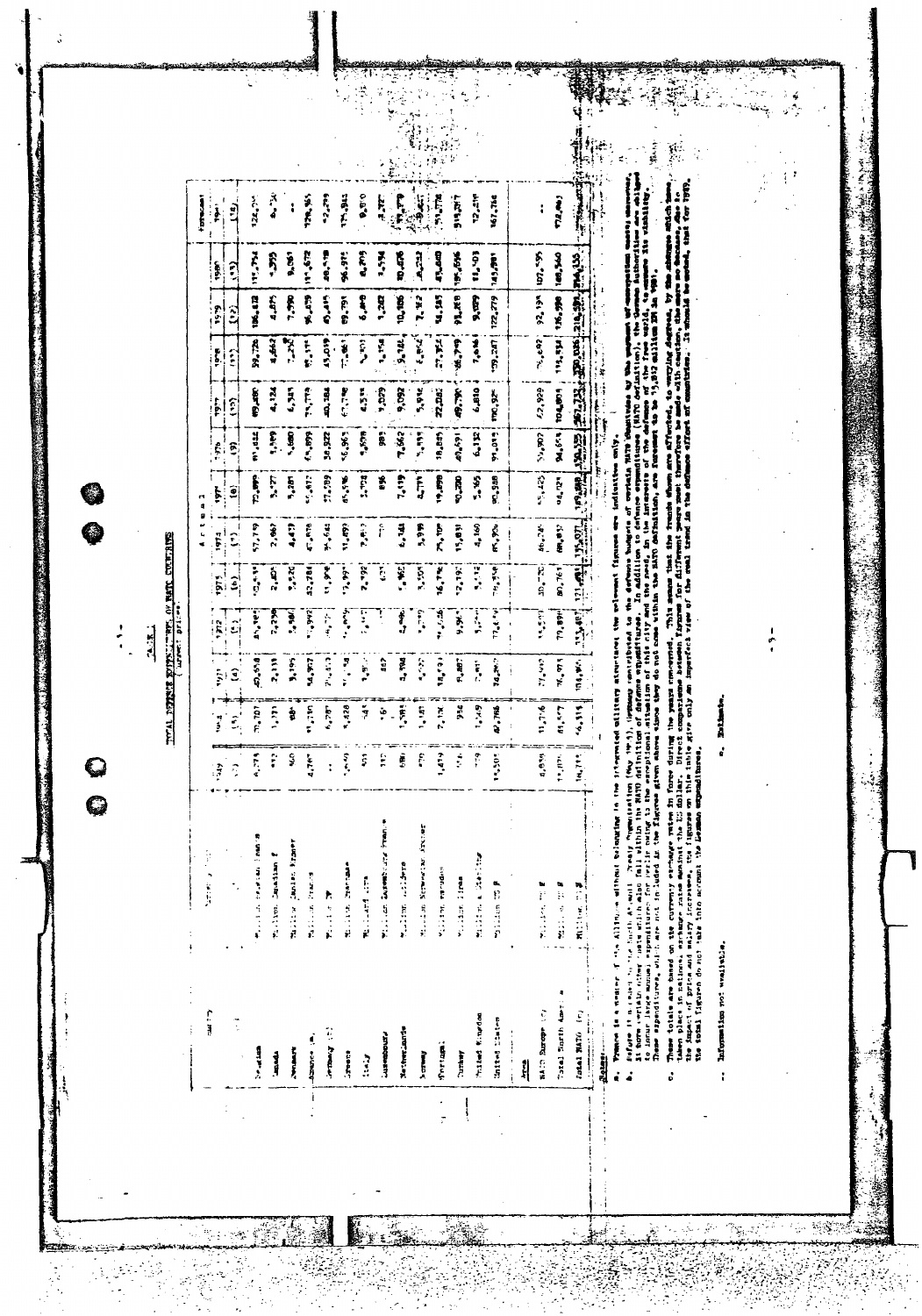| Country               | Average<br>1971-1975 | 1976              | 1977   | 1978    | 1979         | 1980 | <b>1981e</b> |
|-----------------------|----------------------|-------------------|--------|---------|--------------|------|--------------|
| $\boldsymbol{\omega}$ | $\mathbf{1}$         | $\left( 5\right)$ | σ      | 4)      | $\mathbf{E}$ | (6)  | $\bm{U}$     |
| Eelgium               | 2,9                  | 5.1               | 3.1    | 3.3     | 3i 3         | 3.3  | 3.3          |
| Denmark               | 2.3                  | 2,2               | 2,2    | 2.3     | 21           | 2.4  | $\bullet$    |
| France $(a)$          | 3.8                  | 3.8               | 3.9    | 4.0     | 450          | 4.1  | 4.2          |
| Germany (b)           | 3.5                  | 3.5               | 3.3    | 3.3     |              | 3.5  | 5.4-         |
| Greece -              | 5.3                  | 6.9               | 7.0    | 6,7     | 93<br>b      | 5,6  | 5.9          |
| Italy                 | 2,6                  | 2.3               | 2.4    | 2.4     | 34           | 2,4  | 2,5          |
| Luxembourg            | 0.8                  | 1,0               | 1,0    | 1,0     | <b>Jo</b>    | 1,2  | 1.3          |
| Netherlands           | 3.1                  | 3.0 e             | 3.3    | 3.1     | }¦2          | 3.1  | 3,2          |
| Norway                | 3,2                  | 3.1               | 3.1    | 3.2     | 3,1          | 2,9  | 2,9          |
| Portugal              | 6.5                  | 4.0               | 3.5    | 3.5     | 3,4          | 3.6  | 3.6          |
| Turkey                | 4.7                  | 6.1               | 5.8    | 5,2     | 4.3          | 4.3  | 4.8          |
| United Kingdom        | 5.0                  | 4.9               | 4.7    | 4.6     | 4,7          | 5.1  | 5.0          |
| NATO Europe           | 3.7                  | 3.7               | 3.6    | 3.6     | 3.5          | 3.7  | $\bullet$    |
| Canada                | 2.0                  | 1.9               | $-1.9$ | 2.0     | 1.8          | 1.8  | 1.8          |
| United States         | 6,2                  | 5.3               | 5.3    | 5.1     | 5, 9         | 5.6  | 5.8          |
| Total NATO            | 4.9                  | 4.4               | 4.4    | $4.3 -$ | 4.2          | 4.4  | $\bullet$    |

# 

#### Notes:

<del>المتحدة المحادية المتحدة المحادي</del>ة

France is a member of the Alliance without belonging to the integrated military a. structure; the relevant figures are indicative only.

These percentages have been calculated without taking into account the expenditures  $\mathbf{b}$ . on Berlin (see Note b., Table I); if these expenses were included, the percentages would be as follows:

> $1978: 4.1$ <br>1979: 4.1  $1976: 4.3$  $1980: 4.1$  $1977: 4.1$ 1981: 4.3

Information not available.

e. Estimate.

و ډارې<br>د دارې

á÷.

جها با كَخْرُونُ كِيسَام

敛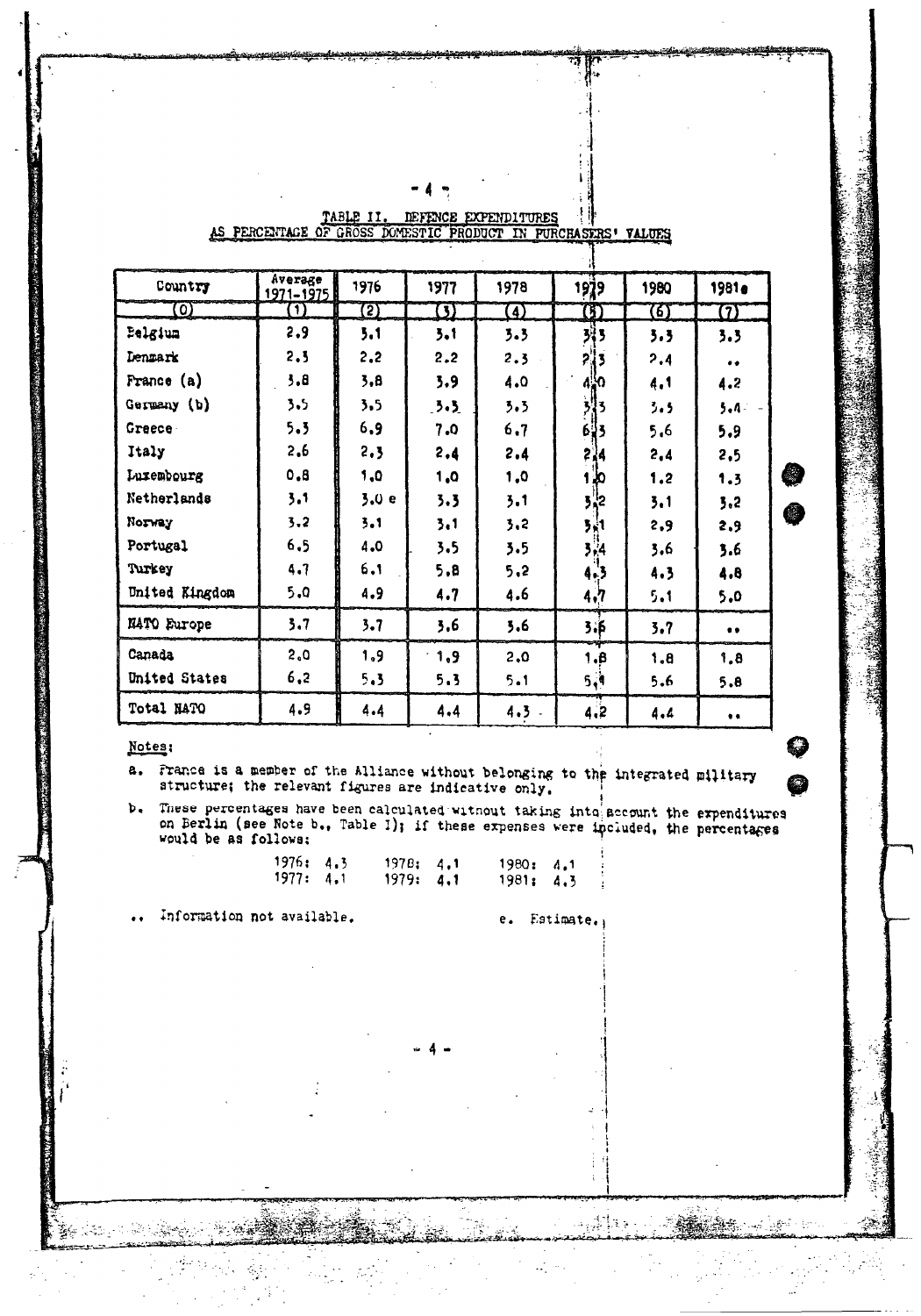$\frac{1}{2}$ 

용

**Participate Andrews** 

4

0<br>0

IANES III. CROSS DOSSE NORTIC TRONDET IN TERCHARDES VALUES.<br>ACD DESTRUCTE EXPERIMENT PER CAPITAL IN US E (a)

| Cruit Ty                                                                                                   |                   |              | Tes Romentic Product Per                                                                     |                                                                                                                                                                | š                       |            |              |                    | <b>De Reno experience even</b> |                       | Į                                      |                         |
|------------------------------------------------------------------------------------------------------------|-------------------|--------------|----------------------------------------------------------------------------------------------|----------------------------------------------------------------------------------------------------------------------------------------------------------------|-------------------------|------------|--------------|--------------------|--------------------------------|-----------------------|----------------------------------------|-------------------------|
|                                                                                                            | i,                |              | 1978                                                                                         | $\frac{2}{3}$                                                                                                                                                  |                         | 1981       | 576          |                    |                                | 38                    | 1382                                   |                         |
|                                                                                                            |                   |              |                                                                                              |                                                                                                                                                                | 136                     | Q          | Θ            | 55                 |                                |                       |                                        |                         |
| Belgium                                                                                                    | $n_{\bullet}$ 604 | 104708       | 1.049                                                                                        | 1,294                                                                                                                                                          | 1,555                   |            |              |                    |                                |                       |                                        |                         |
| Denmark                                                                                                    |                   |              |                                                                                              |                                                                                                                                                                |                         |            |              |                    |                                |                       |                                        |                         |
| 172000                                                                                                     |                   |              |                                                                                              |                                                                                                                                                                |                         |            |              |                    |                                |                       |                                        |                         |
| <b>Command</b>                                                                                             |                   |              |                                                                                              |                                                                                                                                                                |                         |            |              | <u>និង្គនី និង</u> |                                |                       |                                        | r F Č Š J               |
|                                                                                                            |                   |              |                                                                                              |                                                                                                                                                                |                         |            | 医胃尿道胃过,尿囊清清病 |                    | <b>ទៀនន</b> ដំដំន              | RES SER I E E REF 8 R | <b>គ្គត្តីដូតូ ខេត្តន្ត្តី គ្នា</b> គ្ |                         |
|                                                                                                            |                   |              |                                                                                              |                                                                                                                                                                |                         |            |              |                    | $\mathbf{I}$                   |                       |                                        |                         |
| $\begin{array}{c}\n 0 \text{ means } \\  1 \text{ on } 3 \text{ and } \\  1 \text{ only } \\  \end{array}$ |                   |              |                                                                                              |                                                                                                                                                                |                         |            |              |                    |                                |                       |                                        |                         |
| Luxesboarg                                                                                                 |                   |              |                                                                                              |                                                                                                                                                                |                         |            |              |                    |                                |                       |                                        |                         |
| Ketherland                                                                                                 |                   |              |                                                                                              |                                                                                                                                                                |                         |            |              | ្រុងស្នួងនេះ       | <b>ADARDER</b>                 |                       |                                        | $15585$ $R$ $R$ $R$ $R$ |
| Rommy                                                                                                      |                   |              |                                                                                              |                                                                                                                                                                |                         |            |              |                    |                                |                       |                                        |                         |
| <b>Portugal</b>                                                                                            |                   |              |                                                                                              |                                                                                                                                                                |                         |            |              |                    |                                |                       |                                        |                         |
| Turkey                                                                                                     |                   |              |                                                                                              |                                                                                                                                                                |                         |            |              |                    |                                |                       |                                        |                         |
| <b>United Magdom</b>                                                                                       |                   |              | 12,538<br>10,4868<br>10,4868<br>10,4868<br>1,598,11,1008<br>1,1008,11,1008<br>1,1008,11,1008 | $\frac{12,322}{12,356}$<br>$\frac{12,356}{12,356}$<br>$\frac{12,356}{12,356}$<br>$\frac{12,356}{12,356}$<br>$\frac{12,356}{12,356}$<br>$\frac{12,356}{12,356}$ |                         |            |              |                    |                                |                       |                                        |                         |
| <b>NATO Except</b>                                                                                         | $7.14\%$          | 7,577        | 7.72                                                                                         | 1,909                                                                                                                                                          | <b>B.O.A</b>            | 7,958      | $\ddot{\pi}$ | Ľ                  | Ē                              | 362                   | $\mathbf{r}$                           | 162                     |
| Durada                                                                                                     | $9.121$           | 9.241        | 9,489                                                                                        | 9,685                                                                                                                                                          |                         | $10^{1.6}$ | 778          | $\frac{1}{2}$      | E R                            | ĦЯ                    | 58                                     | $\overline{182}$        |
| <b>Thited States</b>                                                                                       | 9,637             | 10,058       | 10,387                                                                                       | 10,561                                                                                                                                                         | <b>DE 101</b><br>Pós 06 | 11.511     |              |                    |                                |                       |                                        | $\overline{\mathbf{5}}$ |
| Total NATO                                                                                                 | 8,328             | <b>B.584</b> | 8,845                                                                                        | 9.046                                                                                                                                                          | ara"                    | 270°6      | X8           | r,                 | £                              | â                     | Ă                                      | Ş                       |
|                                                                                                            |                   |              |                                                                                              |                                                                                                                                                                |                         |            |              |                    |                                |                       |                                        |                         |

**Notary** 

 $\frac{\partial}{\partial x} \left( \frac{\partial}{\partial x} \right)$ 

ģ,

a. All figures are expressed in 1979 prices: the national correntsies have been converted into US at the baria of the avenue enchange rates for<br>1979: aince then, further changes in aschmage rates have occurred and a certai

b. These is a sender of the Alliance without belonging is the integrated military chronouser the riggers are indicative enly.<br>In These figures have been calculated without taking into soomst the expenditures on Berlin (see

Zero or less than half of last digit shown.  $\cdot$ 

o. Estimbo.

 $\frac{1}{2}$ 

化生物 医神经

Ķ

ĩ,

医生物

 $\ddot{\tilde{a}}$ 

精神行走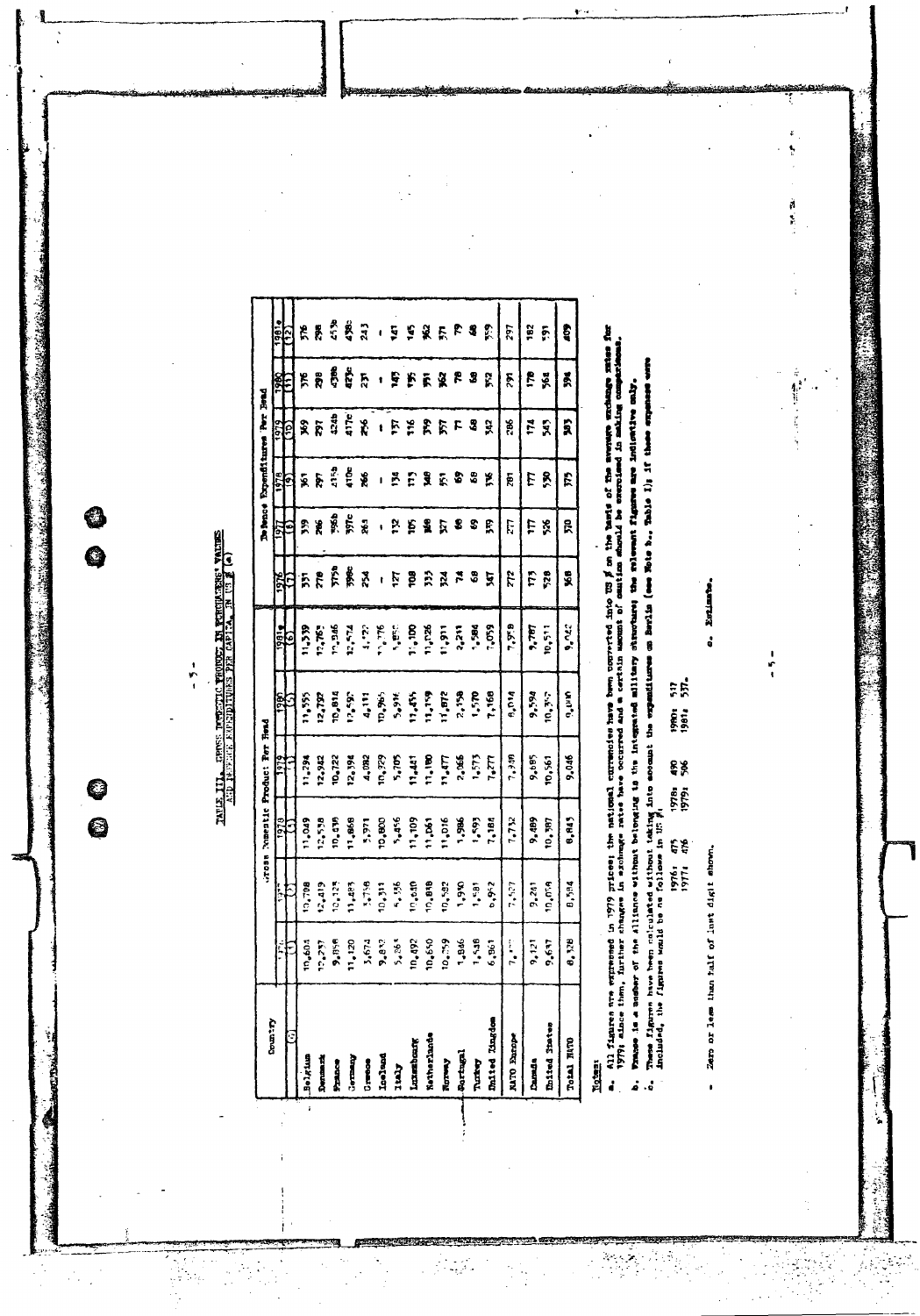| EQUIPMENT EXPENDITURES | .        |
|------------------------|----------|
| FENCE EXPENDITURES     |          |
| (Fiscal Years) (a)     | $\cdots$ |
|                        |          |

6

، باران

 $\cdot$  $\tilde{A}$ k,  $\mathbf{r}$  , .<br>بالمنا

不知

ł k.<br>K

a

| Country              | yatake<br>1971-1975 1976/77 | $1976$ or         | 1977<br>or<br>1977/78 | $1976$ or<br>1978/79 | $1979$ or<br>1979/80 | $1900$ or<br>1980/81 | 1981 or<br>1981/82 <sup>0</sup> |
|----------------------|-----------------------------|-------------------|-----------------------|----------------------|----------------------|----------------------|---------------------------------|
| 0)                   | $\bf{1)}$                   | $\left( 2\right)$ | $\omega$              | <u>(4)</u>           | 5)                   | T(6)                 | (7)                             |
| Belgium              | 9.6                         | 11.0              | 11.9                  | 13.9                 | 13.1                 | 4.4                  | 15,8                            |
| Canada               | 6,8                         | 8,0               | 8.5                   | 10, 0                | 13.8                 | 5.4                  | 115.8<br>χi                     |
| Denmark              | 17.7                        | 19.4              | 31.8                  | 16.4                 | 16.3                 | 18.3                 | 17.0                            |
| Germany              | 11,8                        | 13.2              | 12.5                  | 13.0                 | 13.7                 | 14.8                 | 17.0                            |
| Greece               | 13.5                        | 20,5              | 20.3                  | 18,1                 | 17.7                 | 18.8                 | 19.5                            |
| Italy                | 15.0                        | 13.1              | 15.3                  | 16.2                 | 15.1                 | 17.5                 | 17.7                            |
| Luxembourg           | 1,4                         | 3.4               | 2.0                   | 1.7                  | 2,1                  | 1,8                  | 2, 5                            |
| Netherlands          | 13.2                        | 15.5              | 20.9                  | 18.3                 | 20.2                 | 18,0                 | 19.1                            |
| Norway               | 12.4 <sub>b</sub>           | 11.4 <sub>b</sub> | 14.2b                 | 17.2 <sub>b</sub>    | 19.5                 | 19.3                 | 16,1                            |
| Portugal             | 5.2                         | 1.9               | 2.1                   | 1.8                  | 3.8                  | 6.1                  | 6,6                             |
| Turkey               | 12.6                        | 28.5              | 21.9                  | 18.5                 | 9.1                  | 4.7                  | 6.4                             |
| United Kingdom       | 18.1                        | 20.6              | 22.0                  | 23.0                 | 23.2                 | 25.2                 | 25.1                            |
| <b>United States</b> | 19.6c                       | 17.4              | 17.5                  | 20.0                 | 19.5                 | 20.5                 | 19.7                            |

#### **Kotes:**

Calendar year for all countries except for Canada and the United Kingdom (Fiscal Yezr; April-March); Denmark (Fiscal Years 1976-77 and 1977-78; April-March; Fiscal Year 1978; April-December; Fiscal Year 1979 onwards: Janua a.

6

t. Excluding missiles.

Including Ammunition and Explosives.  $c_{\bullet}$ 

Conventional Sign: e. Estimate.